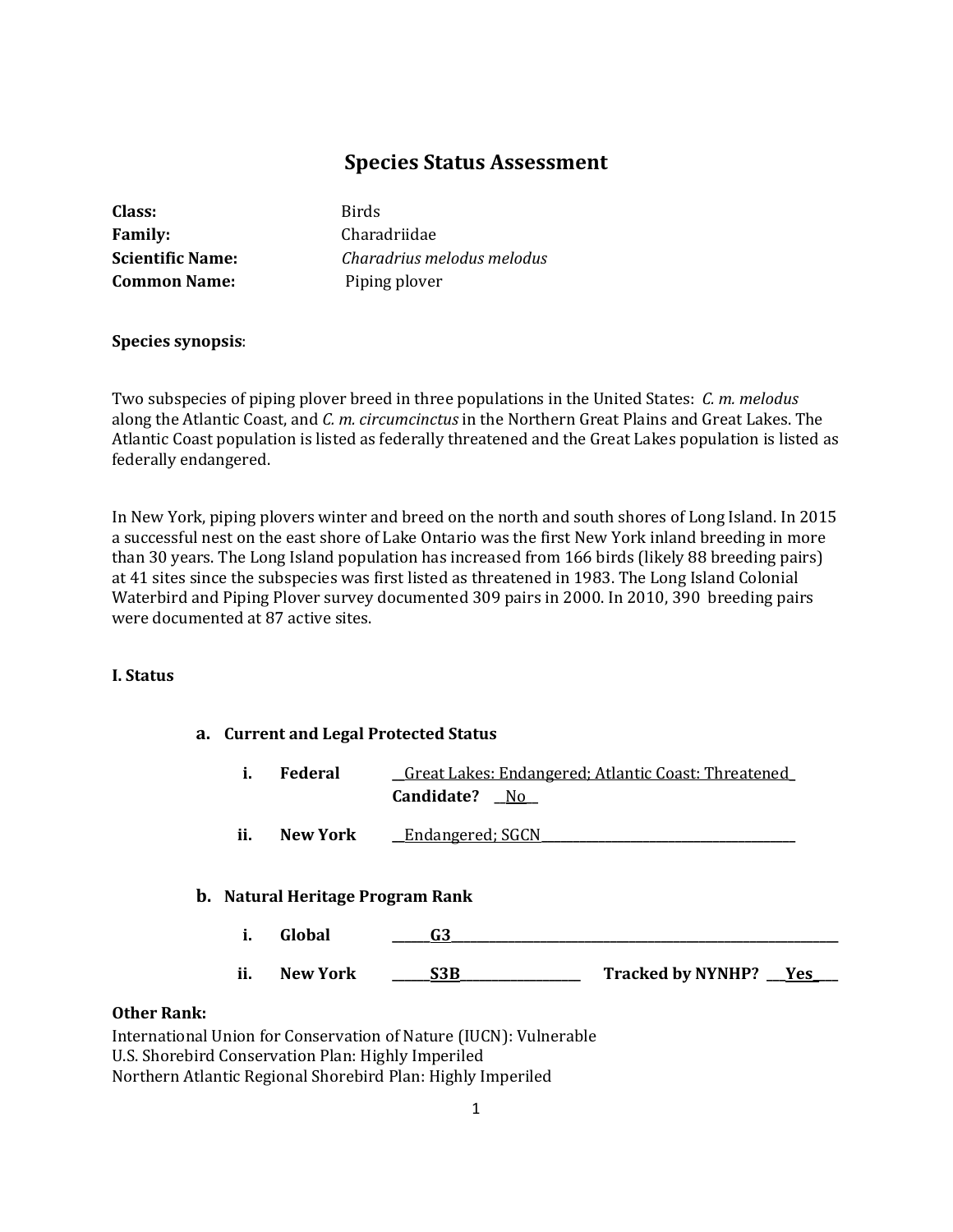### **Status Discussion:**

The piping plover is a regular but uncommon breeder and migrant on the sandy beaches and spoil banks of coastal Long Island, especially along the Atlantic Coast and barrier islands. Eastern populations have been increasing since the early 1990s.

# **II. Abundance and Distribution Trends**

- **a. North America**
	- **i. Abundance**
	- **\_\_\_\_\_ declining \_\_X\_\_ increasing \_\_\_\_\_stable \_\_\_\_\_unknown**
	- **ii. Distribution:**

**\_\_\_\_\_ declining \_\_X\_\_ increasing \_\_\_\_\_stable \_\_\_\_\_unknown Time frame considered:** Eastern populations increased 1989-2010

\_\_Prairie Canada and N. Great Plains populations decreased 1989-2010**\_\_\_\_**

#### **b. Regional**

| i. Abundance                                                |                       |
|-------------------------------------------------------------|-----------------------|
| $\frac{1}{\sqrt{1-x^2}}$ declining $\frac{X}{X}$ increasing | unknown<br>____stable |
| ii. Distribution:                                           |                       |
| declining ______increasing                                  | X stable unknown      |
| Regional Unit Considered: _____ Atlantic Coast              |                       |
| Time Frame Considered: _                                    | 1989-2010             |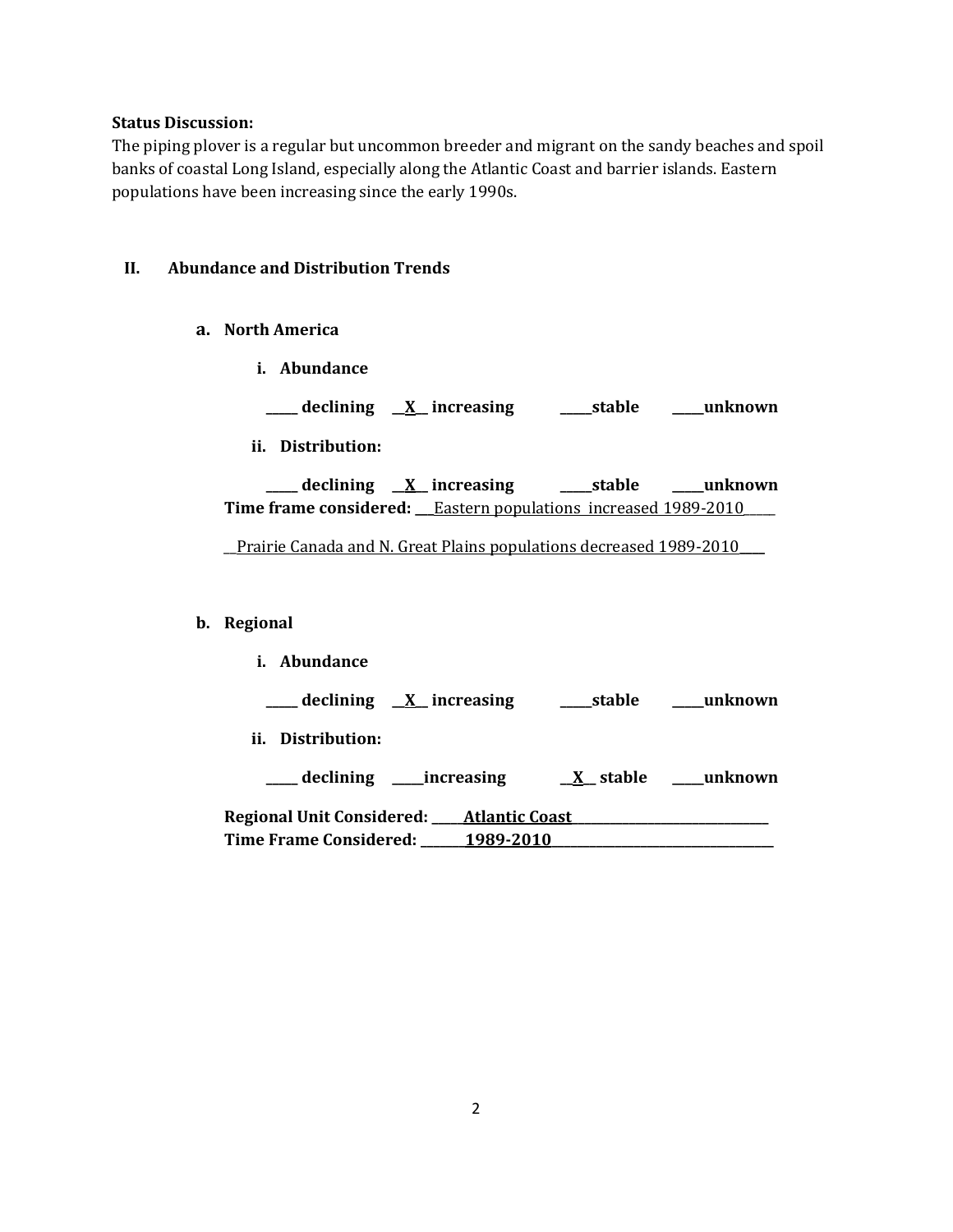**c. Adjacent States and Provinces**

| <b>CONNECTICUT</b>                                | Not Present _______ |                          | No data ______   |
|---------------------------------------------------|---------------------|--------------------------|------------------|
| i. Abundance                                      |                     |                          |                  |
|                                                   |                     |                          |                  |
| ii. Distribution:                                 |                     |                          |                  |
|                                                   |                     |                          |                  |
| Time frame considered: 2000-2010                  |                     |                          |                  |
|                                                   |                     |                          |                  |
|                                                   |                     |                          |                  |
| MASSACHUSETTS Not Present ________ No data ______ |                     |                          |                  |
| i. Abundance                                      |                     |                          |                  |
|                                                   |                     |                          |                  |
|                                                   |                     |                          |                  |
| ii. Distribution:                                 |                     |                          |                  |
|                                                   |                     |                          |                  |
| Time frame considered: 1985-2010                  |                     |                          |                  |
|                                                   |                     |                          |                  |
|                                                   |                     |                          |                  |
| NEW JERSEY Not Present __________ No data ______  |                     |                          |                  |
| i. Abundance                                      |                     |                          |                  |
|                                                   |                     |                          |                  |
| ii. Distribution:                                 |                     |                          |                  |
|                                                   |                     |                          |                  |
|                                                   |                     |                          |                  |
| Listing Status: ___________Endangered             |                     | $\overline{\phantom{a}}$ | SGCN? <u>Yes</u> |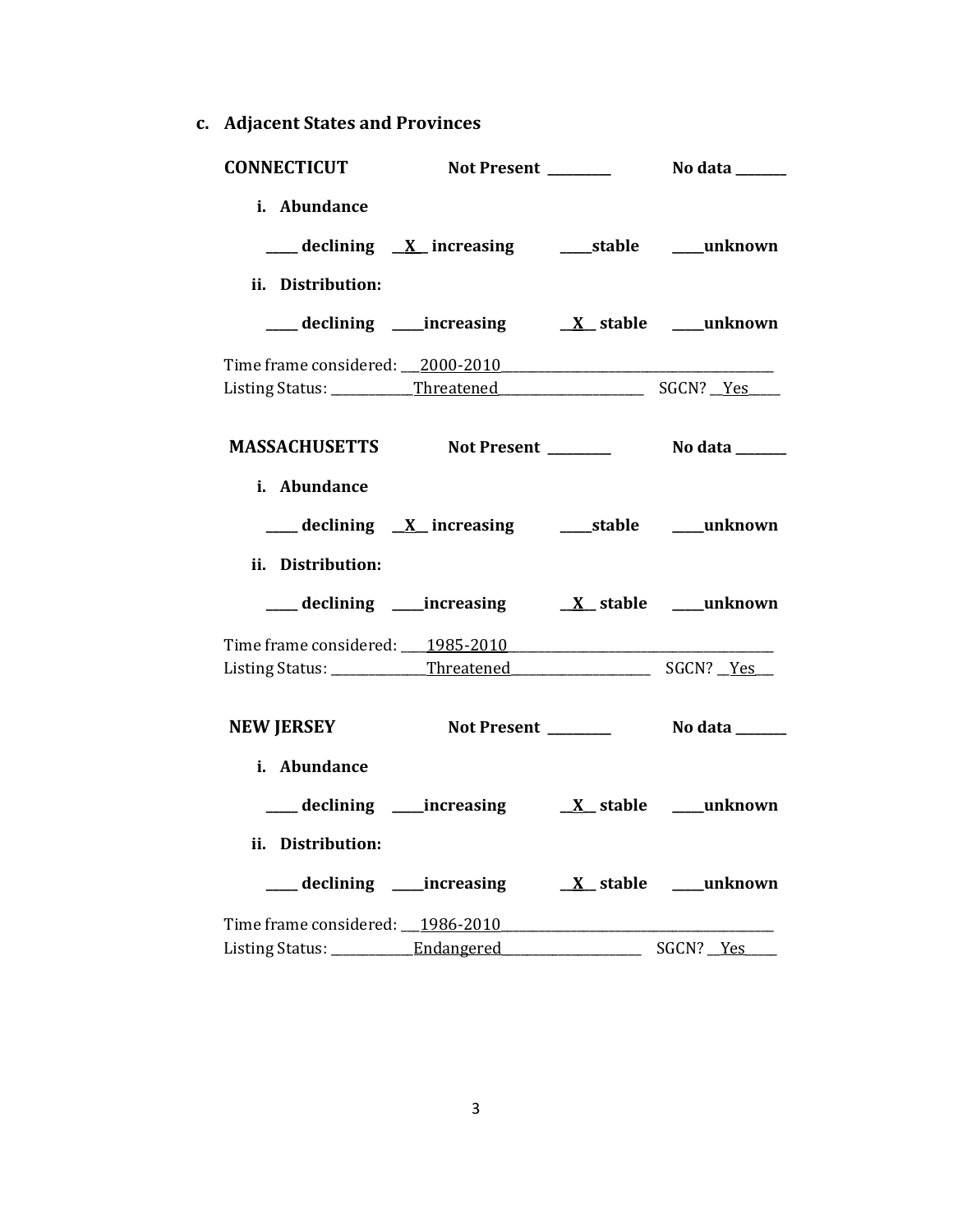| <b>ONTARIO</b>                                                             |                                                     |                      |
|----------------------------------------------------------------------------|-----------------------------------------------------|----------------------|
| i. Abundance                                                               |                                                     |                      |
|                                                                            |                                                     |                      |
| ii. Distribution:                                                          |                                                     |                      |
|                                                                            |                                                     |                      |
| Time frame considered: 5 pairs in 2003                                     |                                                     |                      |
|                                                                            |                                                     |                      |
| PENNSYLVANIA Not Present X                                                 |                                                     | No data _______      |
| i. Abundance                                                               |                                                     |                      |
|                                                                            |                                                     |                      |
| ii. Distribution:                                                          |                                                     |                      |
| ___ declining ____ increasing                                              |                                                     | stable _____ unknown |
| Listing Status: __Extirpated breeder; Endangered migrant __ SGCN? __Yes __ |                                                     |                      |
| <b>QUEBEC</b>                                                              | Not Present _______                                 | No data _______      |
| i. Abundance                                                               |                                                     |                      |
|                                                                            |                                                     |                      |
| ii. Distribution:                                                          |                                                     |                      |
|                                                                            | ___ declining X increasing ____ stable ____ unknown |                      |
|                                                                            |                                                     |                      |
|                                                                            |                                                     |                      |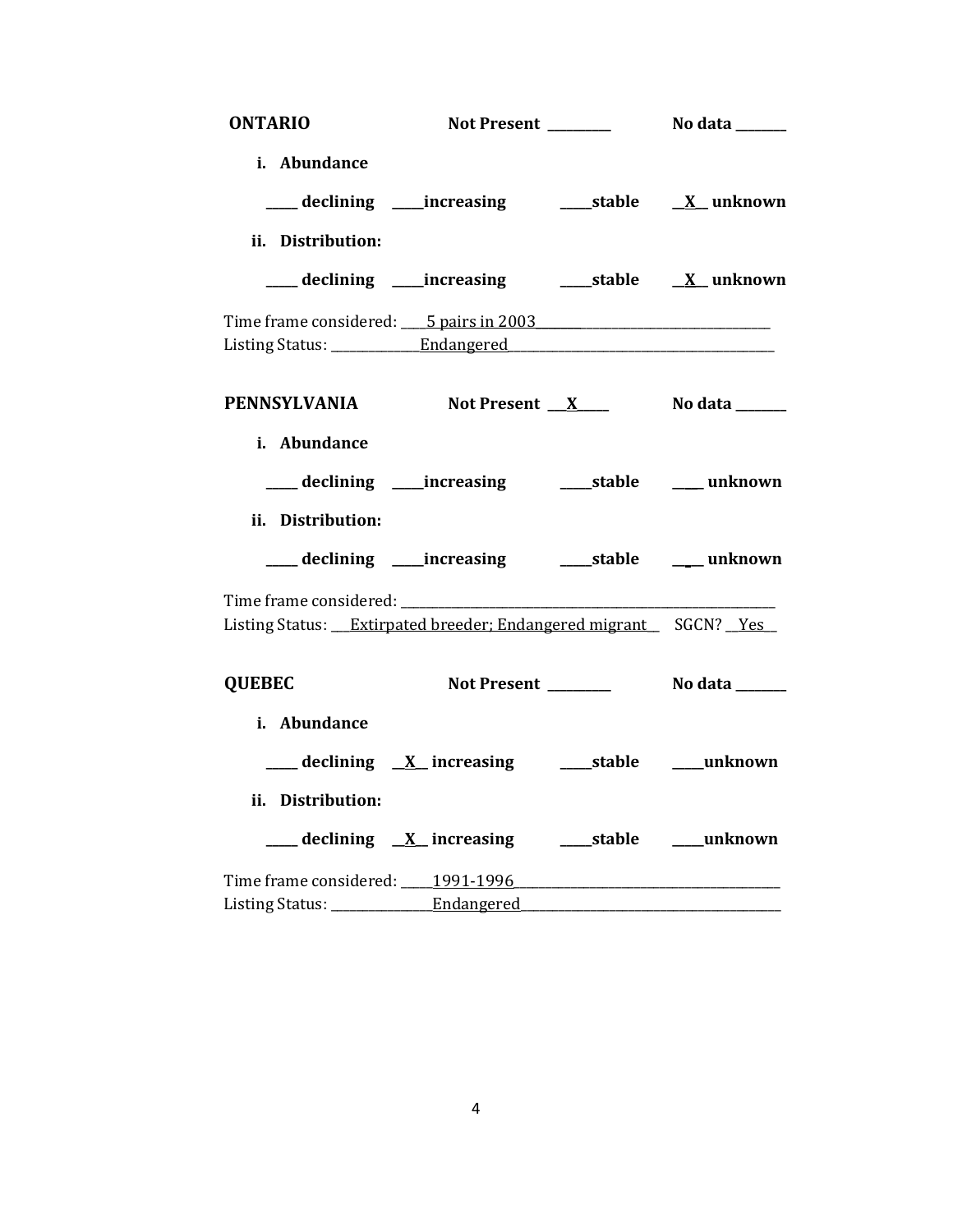| <b>VERMONT</b>    |                                                                       | Not Present $X$ No data _______ |
|-------------------|-----------------------------------------------------------------------|---------------------------------|
| i. Abundance      |                                                                       |                                 |
|                   | ___ declining ____increasing ______stable ____unknown                 |                                 |
| ii. Distribution: |                                                                       |                                 |
|                   | ___ declining ____ increasing _____ stable ____ unknown               |                                 |
|                   |                                                                       |                                 |
| d. NEW YORK       |                                                                       |                                 |
|                   |                                                                       | No data ______                  |
| i. Abundance      |                                                                       |                                 |
|                   | $\underline{X}$ declining ____ increasing ______stable ______ unknown |                                 |
| ii. Distribution: |                                                                       |                                 |
|                   | $\underline{X}$ declining ____ increasing ______stable ______ unknown |                                 |

# **Monitoring in New York.**

The NYSDEC conducts annual surveys on Long Island and monitors nesting on Lake Ontario.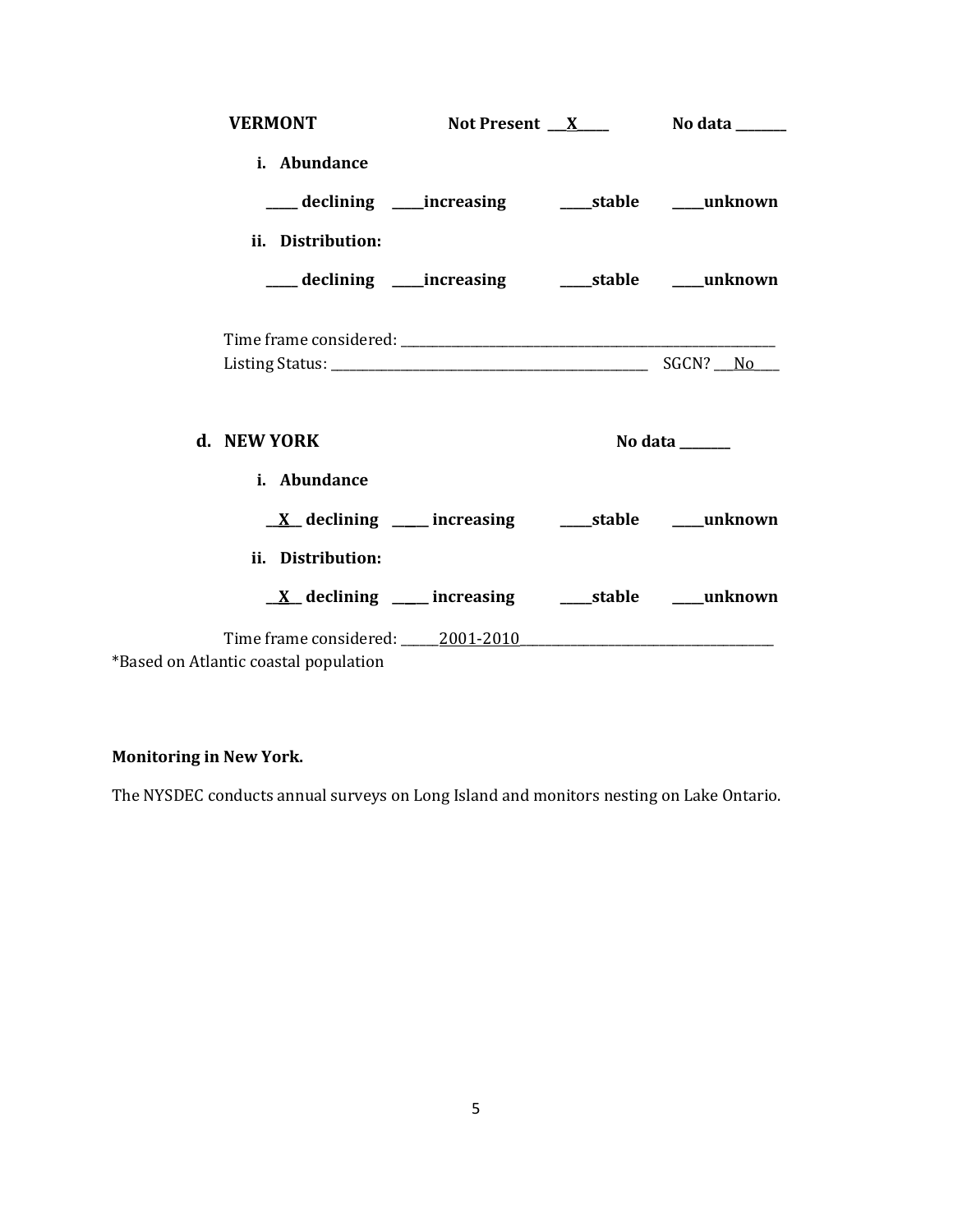# **Trends Discussion:**

Piping plovers were common along the Atlantic Coast during much of the 19th century, but nearly disappeared due to excessive hunting for the millinery trade. Following passage of the Migratory Bird Treaty Act in 1918, numbers recovered to a 20th century peak which occurred during the 1940s. The population decline over the last 60 years is attributed to increased development and recreational use of beaches.

The 2010 Atlantic Coast piping plover population estimate was 1,782 pairs, more than double the 1986 estimate of 790 pairs. Discounting apparent increases in New York, New Jersey, and North Carolina between 1986 and 1989, which likely were due in part to increased census effort (USFWS 1996), the population posted a net increase of 86% between 1989 and 2010. The largest net population increase between 1989 and 2010 occurred in New England (266%), followed by New York-New Jersey (56%) (USFWS 2011).

Most recently, the total Atlantic Coast population estimate attained 1,890 pairs in 2007 before declining 6% to 1,782 pairs in 2010; the 2011 preliminary population estimate is 1,759 pairs. Abundance in the New York-New Jersey recovery unit declined by 15% over this short term period from 2007 to 2010 (USFWS 2011)

The Long Island Colonial Waterbird and Piping Plover survey documented 390 breeding pairs in 2010. The population increased steadily from 309 pairs in 2001 to a high of 457 in 2007.

The increase in piping plover pairs over the past twelve years (2000-2012) should be interpreted with some caution. Concomitantly with a decrease in NYSDEC staff time available, local beach clubs, non-governmental organizations, and towns have taken over a significant level of yearly monitoring. Estimating productivity is especially difficult since it requires the near-constant presence of trained monitors on the beach from the arrival of the birds in April until their departure in August. Monitoring for pairs or fledglings in late July or August, as is done on some sites, does not provide sufficient information. In addition, monitoring by some entities may present a conflict of interest. Abundance information from some sources may not have a high-enough level of accuracy and credibility.

The apparent increase in piping plover abundance over the past twelve years has very likely been the result of an intensive protection effort which may not be sustainable in the future. Should this intensive protection cease, a rapid and precipitous decline in productivity, followed by abundance, should be expected for New York.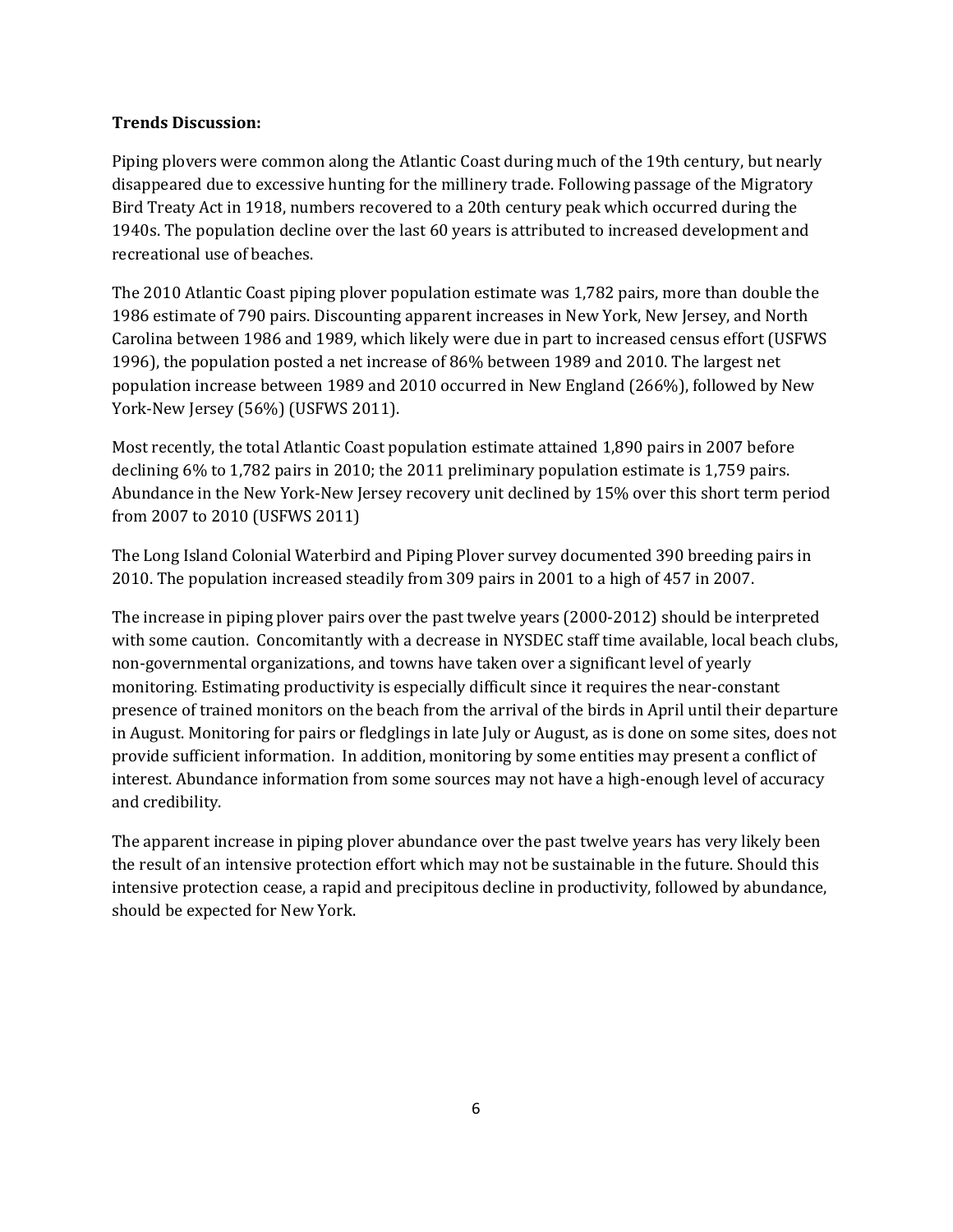

**Atlantic Coast Piping Plover Population** 

**Figure 1**: Number of piping plover pairs on Long Island 2000-2012 (NYSDEC)



**Figure 2**. Current piping plover sites in New York (Chip Hamilton, personal communication).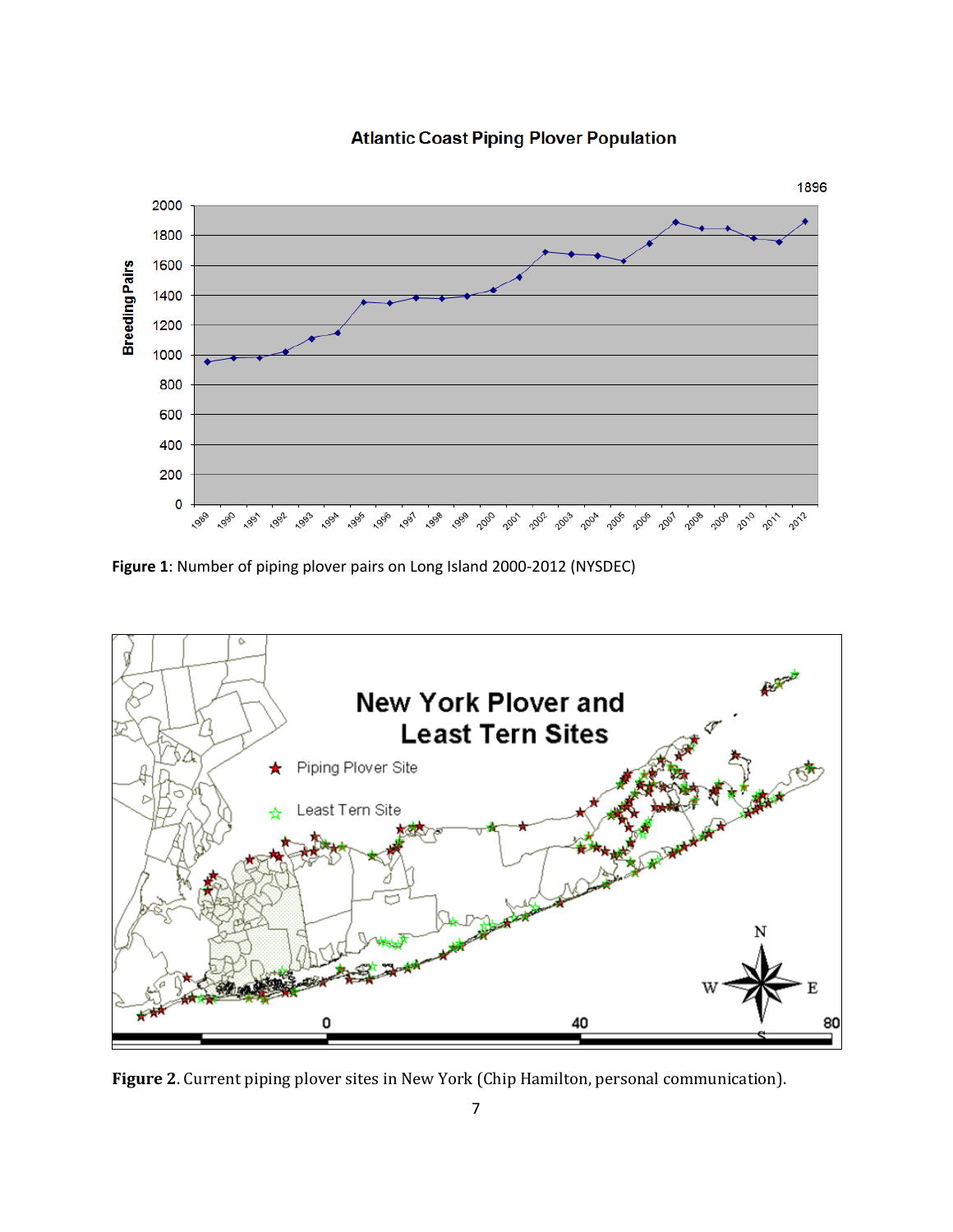

**Figure 3**. Counts of piping plover pairs and active sites in New York (Chip Hamilton, personal communication).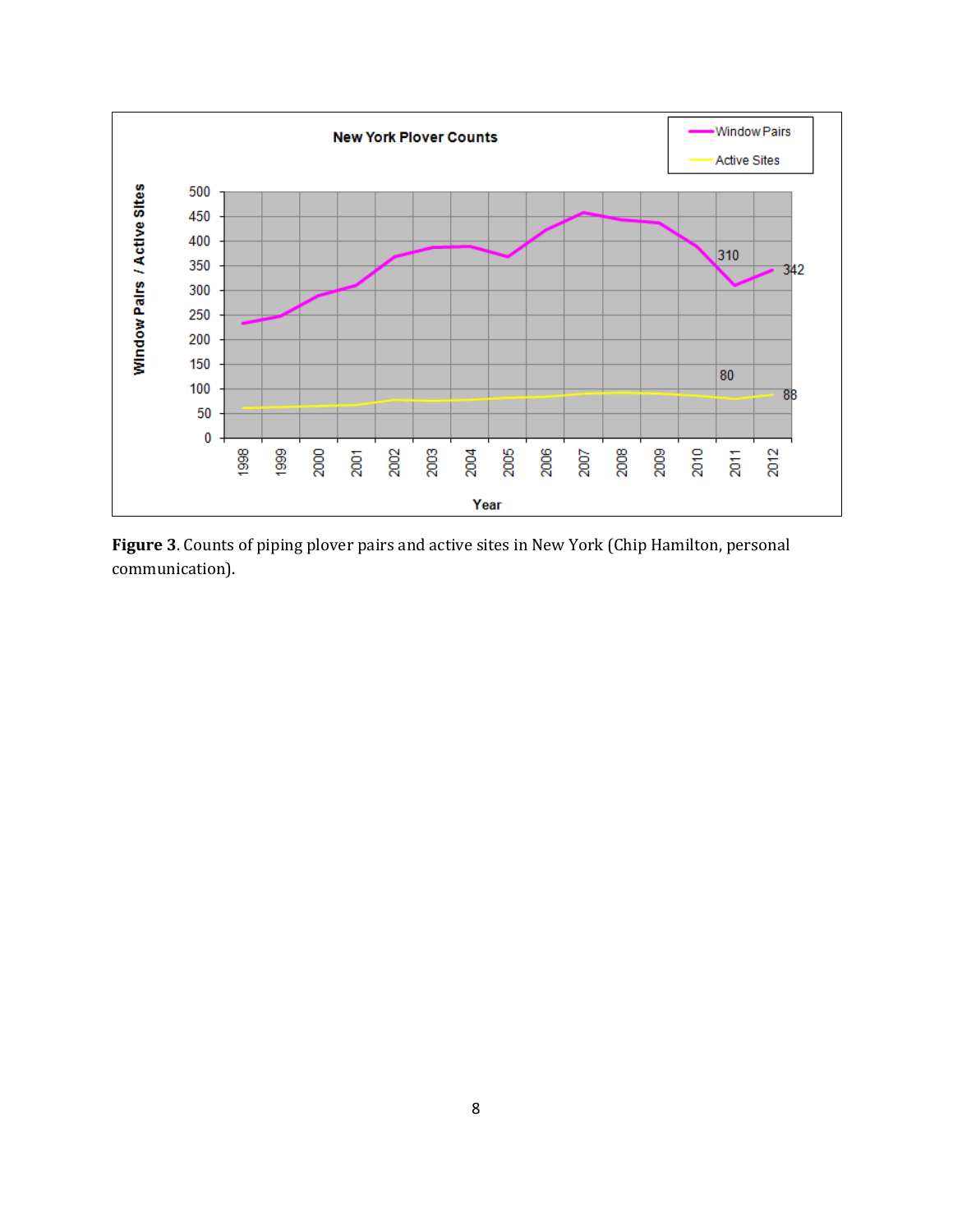

**Figure 4**: Range of piping plover in North America (Birds of North America Online)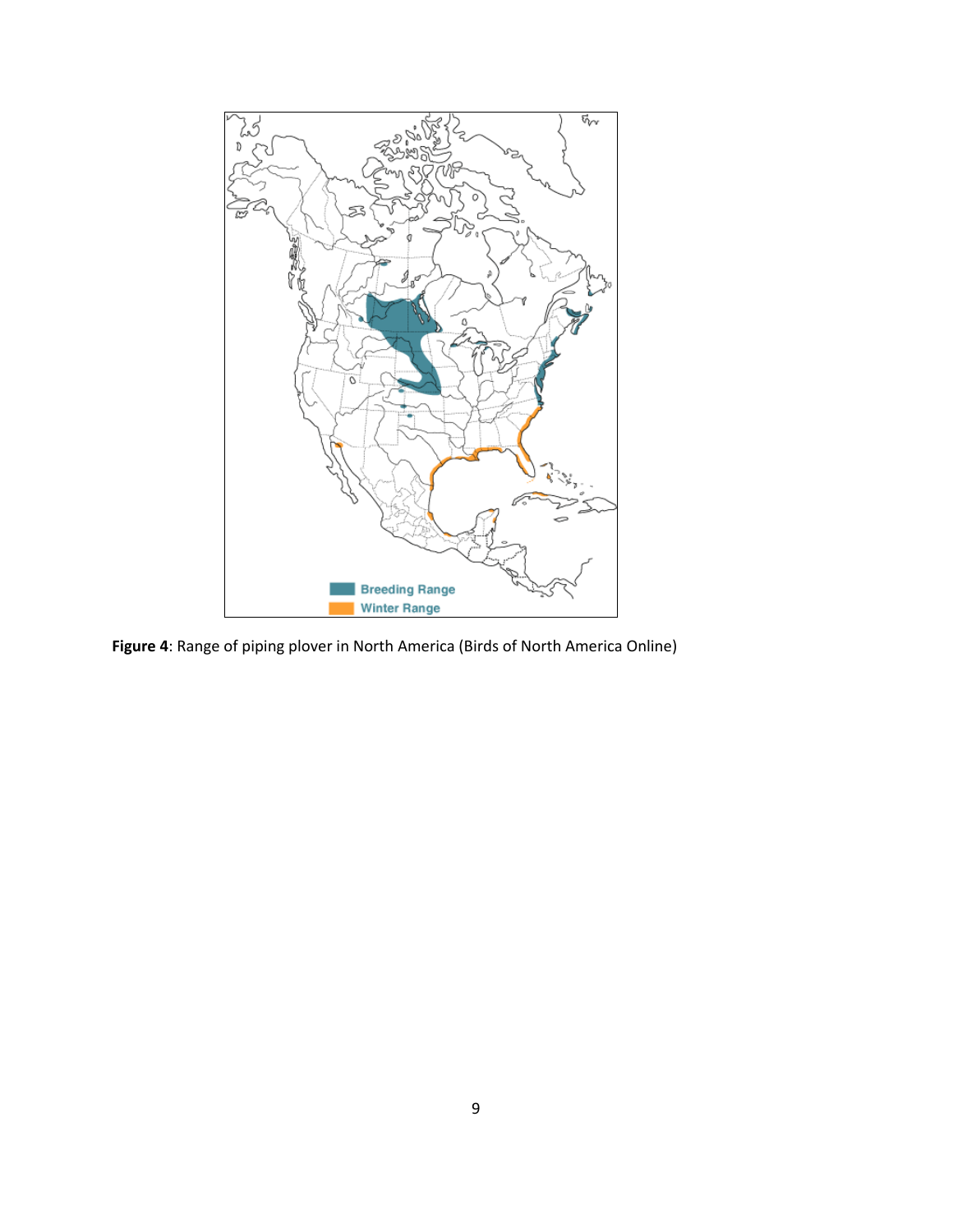**III. New York Rarity, if known:**

| Historic      | # of Animals | # of Locations | % of State |
|---------------|--------------|----------------|------------|
| prior to 1970 |              |                |            |
| prior to 1980 |              |                |            |
| prior to 1990 | 114 pairs    |                |            |

#### **Details of historic occurrence:**

One inland breeding record is known from Sandy Pond in Oswego County in 1984 after a 29-year hiatus (DeBenedictis 1984); no inland breeding occurred again until 2015. A 17 mile stretch between Salmon River and Stony Point in Oswego and Jefferson counties remains designated as Piping Plover Critical Habitat.

There were 114 breeding pairs on Long Island in 1985. The first Breeding Bird Atlas (1980- 85) documented occupancy in a total of 75 survey blocks, 60 of which had Confirmed breeding.

| Current | # of Animals     | # of Locations | % of State |
|---------|------------------|----------------|------------|
|         | <u>390 pairs</u> |                |            |

# **Details of current occurrence:**

The Long Island Colonial Waterbird Survey documented 390 pairs at 87 active sites in 2010; 337 young were fledged. The second Breeding Bird Atlas (2000-05) documented occupancy in a total of 76 survey blocks, 72 of which had Confirmed breeding. There was no change in the percent of blocks occupied between the two Atlas periods.

# **New York's Contribution to Species North American Range:**

| <b>Distribution</b> (percent of NY where species occurs) |          | <b>Abundance</b> (within NY distribution) |  |
|----------------------------------------------------------|----------|-------------------------------------------|--|
| <u>X</u>                                                 | $0 - 5%$ | abundant                                  |  |
|                                                          | 6-10%    | common                                    |  |
|                                                          | 11-25%   | fairly common                             |  |
|                                                          | 26-50%   | $X_$ uncommon                             |  |
|                                                          | >50%     | rare                                      |  |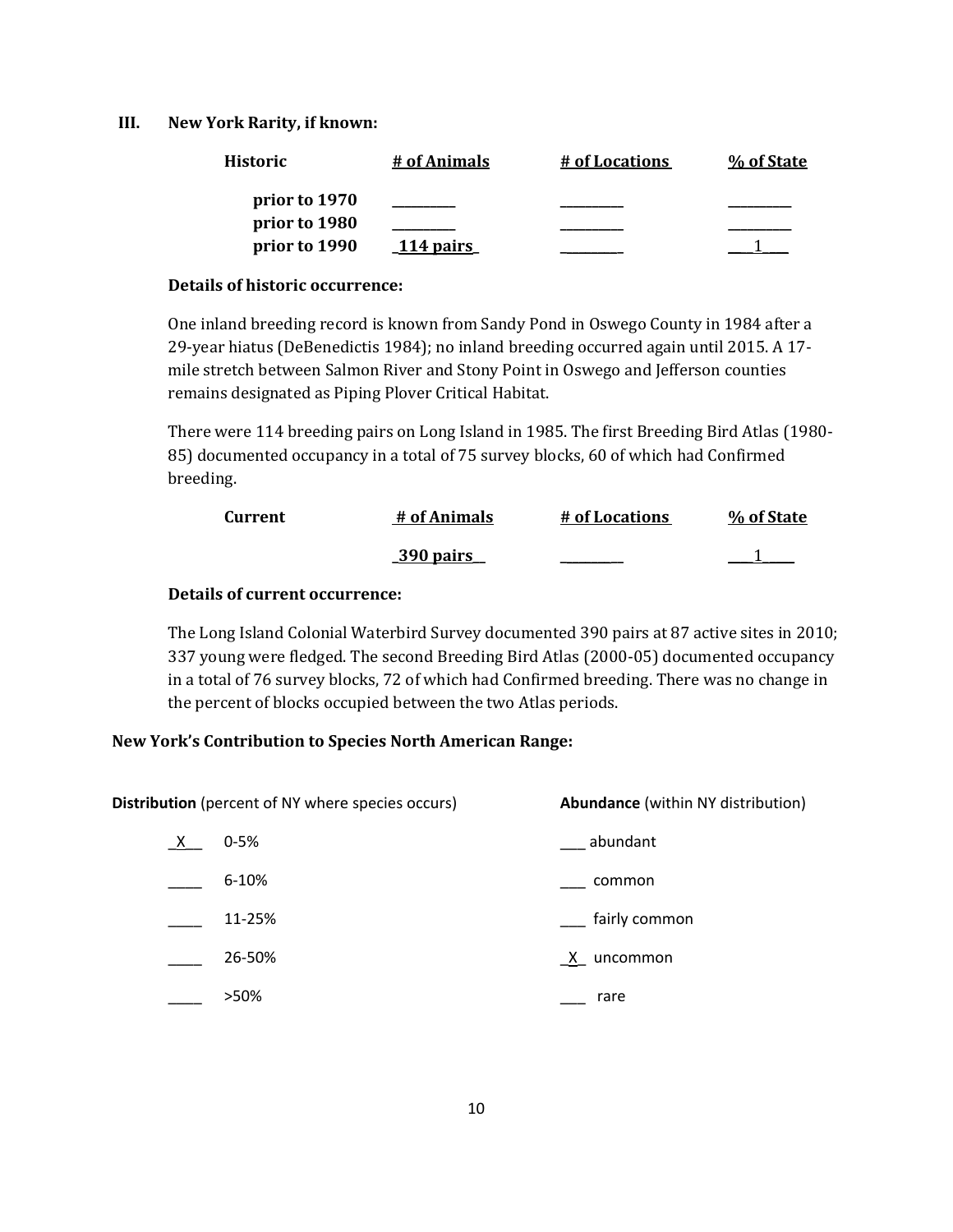# **NY's Contribution to North American range**

 $\frac{1}{2}$  0-5%  $X$  6-10%

 $\frac{11-25\%}{2}$ 

 $\frac{26-50\%}{26}$ 

 $\frac{1}{2}$  >50%

# **Classification of New York Range**

**\_\_\_\_\_ Core**

\_\_X\_\_\_ **Peripheral**

**\_\_\_\_\_ Disjunct**

**Distance to core population:**

**\_\_\_\_\_\_\_\_\_\_\_**

# **Rarity Discussion:**

# **IV. Primary Habitat or Community Type:**

- 1. Maritime Intertidal Gravel/Sand Beach
- 2. Estuarine, Brackish Intertidal, Benthic Geomorphology, Tidal Flat
- 3. Maritime Dunes
- 4. Marine Dredge Spoil Shore
- 5. Brackish Interdunal Swales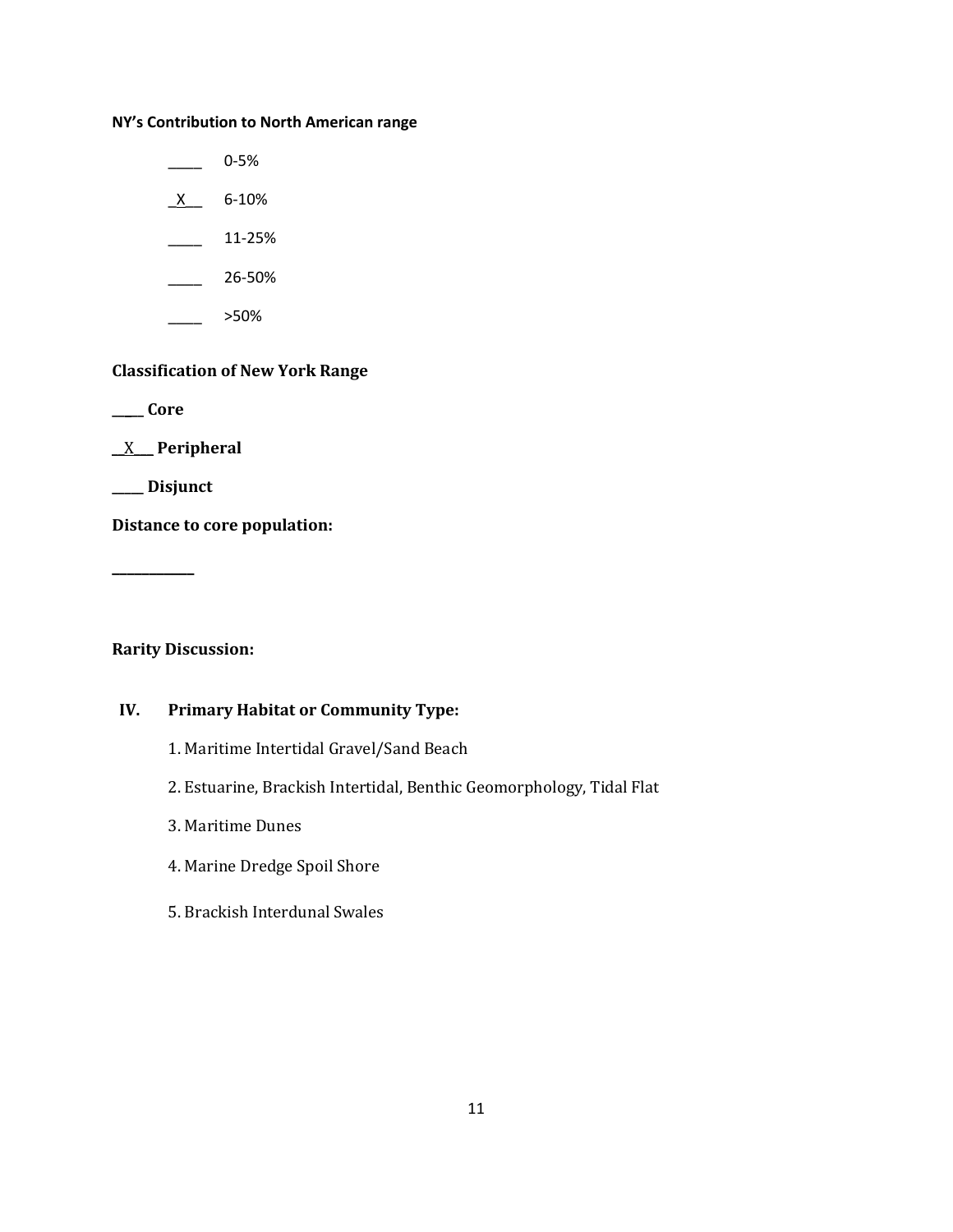# **Habitat or Community Type Trend in New York:**

| <u>X</u> Declining         | <b>Stable</b> |       | <b>Increasing</b> | Unknown |
|----------------------------|---------------|-------|-------------------|---------|
|                            |               |       |                   |         |
| <b>Habitat Specialist?</b> |               | X Yes | No.               |         |
| <b>Indicator Species?</b>  |               | X Yes | No                |         |

### **Habitat Discussion:**

Along the Atlantic Coast piping plovers breed on sparsely vegetated beaches composed of sand, gravel, or cobble, frequently adjacent to sand dunes (Haig 1986, Brown 1987, Burger 1987). Garber (1999) reported on piping plovers breeding at JFK Airport on newly deposited dredge spoils near a busy taxiway and directly under the flight path of hundreds of planes per day. The area was newlycreated, highly disturbed, and not immediately adjacent to the shore.

# **V. New York Species Demographics and Life History**

**\_\_X\_\_ Breeder in New York**

**\_\_X\_\_ Summer Resident**

**\_\_X\_\_ Winter Resident**

**\_\_\_\_\_ Anadromous**

**\_\_\_\_\_ Non-breeder in New York**

**\_\_\_\_\_ Summer Resident**

- **\_\_\_\_\_ Winter Resident**
- **\_\_\_\_\_ Catadromous**
- **\_\_\_\_\_ Migratory only**

**\_\_\_\_\_Unknown**

# **Species Demographics and Life History Discussion:**

From Ellicott-Smith and Haig (2004): Piping plovers may breed in the first spring after hatching. Although some birds do not obtain a mate each year, most birds breed each year. There are no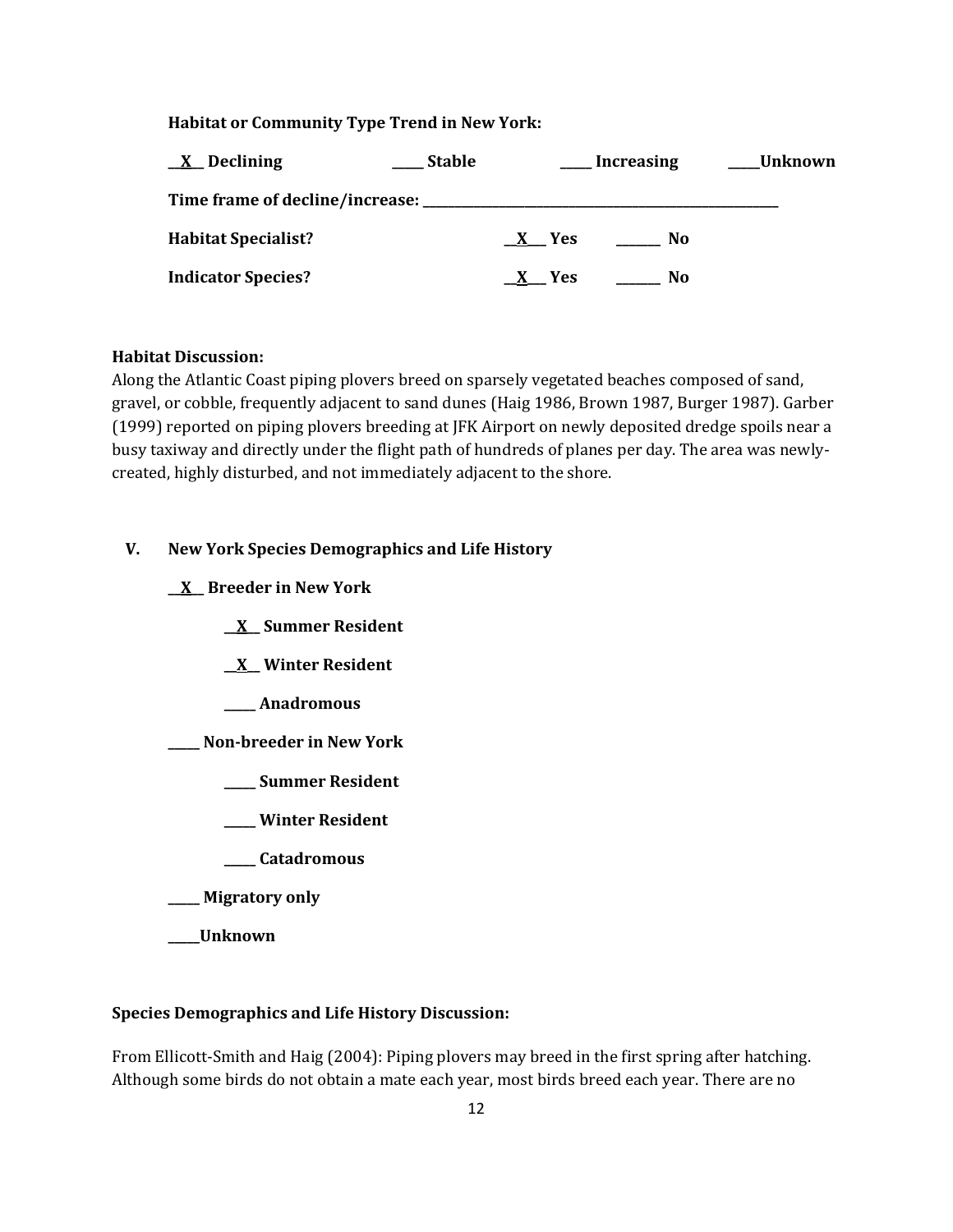estimates of lifetime reproductive success. In New York, 13% of 159 females lived to be five years or older, while 28% of 139 males exceeded five years of age (Wilcox 1959). Twelve of these birds reached 8-11 years of age. Natal philopatry varies from 1.6% in Nova Scotia (Cairns 1982) to 70% at Lake of the Woods, MN (Haig and Oring 1987). First-year birds may return more frequently to the local area than to a specific natal site. No sex bias in return rates to natal sites or areas in New York (Wilcox 1959) and Manitoba (Haig and Oring 1988), or in distances dispersed from natal sites. Fidelity ranges from 24.6% in New York (Wilcox 1959) to 84% at Lake of the Woods, MN (Wiens and Cuthbert 1988). Birds not only return to specific former sites but also use nearby sites if available. Fidelity may be low in areas where breeding habitat is ephemeral (Knetter et al. 2002). Where few local options exist, may disperse 300-600 km to the next breeding site (Haig and Oring 1988). Males return to former breeding sites only slightly more often than females in Manitoba and no sex bias was detected in dispersal distance (Haig and Oring 1988). However, females dispersed from former breeding sites in Michigan more frequently than males, and traveled greater distances (Wemmer 2000).

Productivity (chicks fledged/pair) of the Long Island population was 0.9 in 1987, peaked at 1.55 in 2006, and fell to 0.79 in 2010.

### **VI. Threats:**

Commercial, residential, and recreational development have decreased the amount of coastal habitat available for piping plovers to nest and feed.

Predation by introduced predators such as cats and native predators attracted by ample edible garbage and exacerbated by human landscaping and activities, such as gulls, crows, and red fox is an important and pervasive factor limiting productivity. Feral and pet cats, raccoons, and red foxes roam the dunes and nearby areas, causing nest abandonment, predation of eggs and chicks, and even in some cases, the death of parents trying to defend the nest. Even when a nest is protected with an exclosure, disturbance from predators circling the nest often leads to nest abandonment by the adults. The practice of planting trees, especially pines, near the beach attracts crows, an effective predator which would normally not be as close to piping plover nests. These factors combined raise predation significantly over natural levels and overwhelm the plovers' capacity and adaptations for predation avoidance.

Beach nourishment projects undertaken by the Army Corps of Engineers and local municipalities that provide storm protection to developed areas have the potential to provide nesting habitat by increasing the amount of beach area above the high tide line. However, these projects also effectively prevent the natural process of beach overwash and inlet formation, which has historically produced the best foraging habitat for plovers, in addition to creating un-natural systems with large sand dunes and habitats easily colonized by red foxes.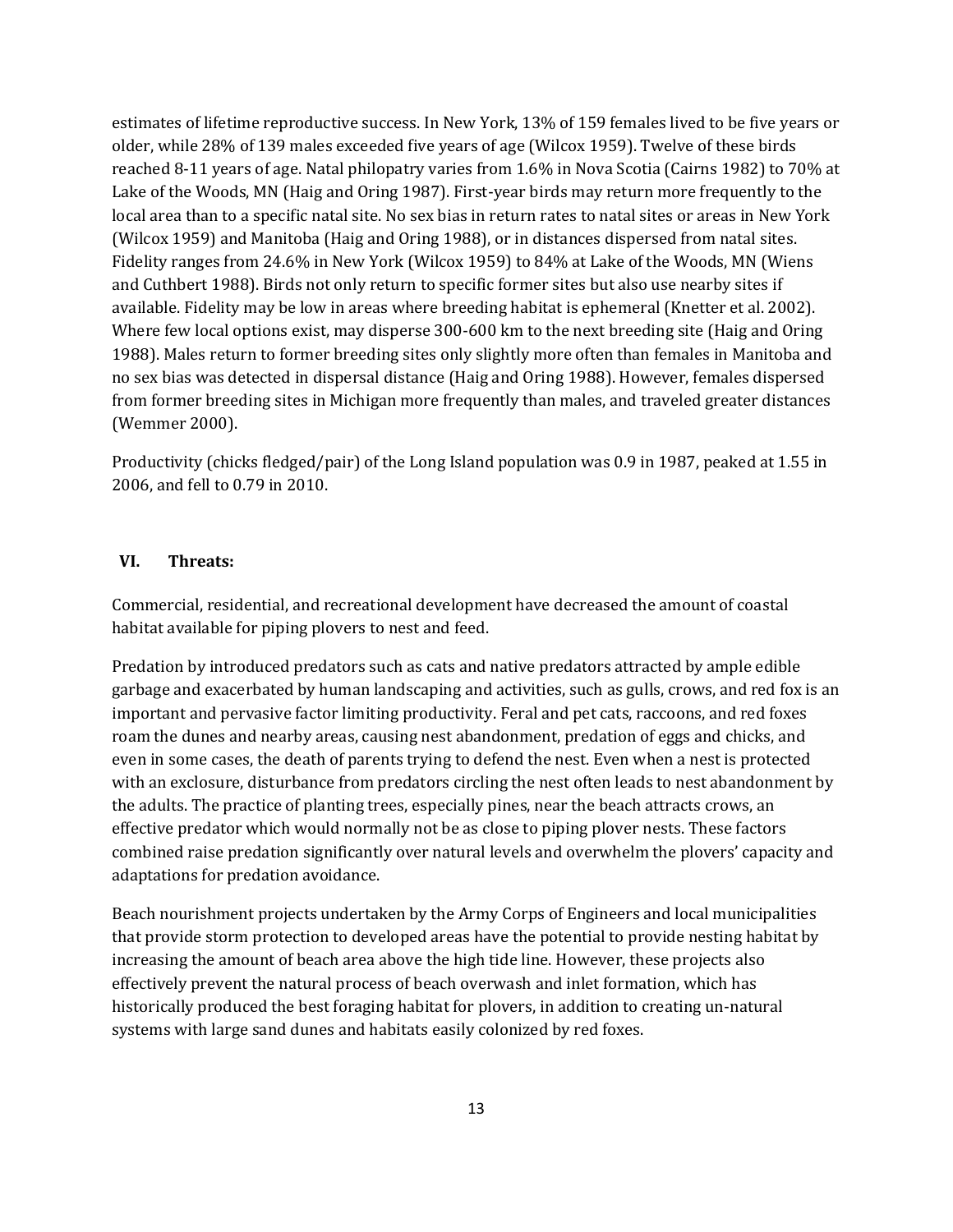Human disturbance often curtails breeding success. Foot and vehicular traffic may crush nests or young. Pets, especially dogs, may harass the birds. Excessive disturbance may cause the parents to desert the nest, exposing eggs or chicks to the summer sun and predators. Interruption of feeding may stress juvenile birds during critical periods in their development. Fireworks are known to cause nest abandonment.

Rising sea levels are expected to inundate the coastal beaches, barrier islands, and mud flats that provide habitat for shorebirds; storm tides may inundate nests (North American Bird Conservation Initiative 2010). Piping plover was classified as "moderately vulnerable" to predicted climate change in an assessment of vulnerability conducted by the New York Natural Heritage Program (Schlesinger et al. 2011).

West Nile virus and avian influenza are a minor threat to piping plovers (USFWS 2011).

#### **Are there regulatory mechanisms that protect the species or its habitat in New York?**

**\_\_\_\_\_\_ No \_\_\_\_\_ Unknown**

**\_\_X\_\_\_ Yes** 

The piping plover is listed as an endangered species in New York and is protected by Environmental Conservation Law (ECL) section 11-0535 and the New York Code of Rules and Regulations (6 NYCRR Part 182). A permit is required for any proposed project that may result in a take of a species listed as Threatened or Endangered, including, but not limited to, actions that may kill or harm individual animals or result in the adverse modification, degradation or destruction of habitat occupied by the listed species. It is also protected as a federally-listed endangered (Great Lakes population) species and threatened (Atlantic coast) species.

Piping plover is protected under the Migratory Bird Treaty Act of 1918. The Tidal Wetlands Act provides protection for all tidal wetlands under Article 25 of the NYS Conservation Law.

# **Describe knowledge of management/conservation actions that are needed for recovery/conservation, or to eliminate, minimize, or compensate for the identified threats:**

Local conservation efforts on breeding sites include closing portions of beaches where birds are nesting, construction of predator exclosures around nests, avian and mammalian predator control, mitigation of water level regulation policies, vegetation control, and, in some cases, creation of artificial habitat (Haig et al. 1988, Mayer and Ryan 1991a, 1991b, Melvin et al. 1991). Piping plovers are dependent upon the continued protection and management of their sandy beach habitats, which are subject to high levels of recreational activities. Conservation actions following IUCN taxonomy are categorized in the table below.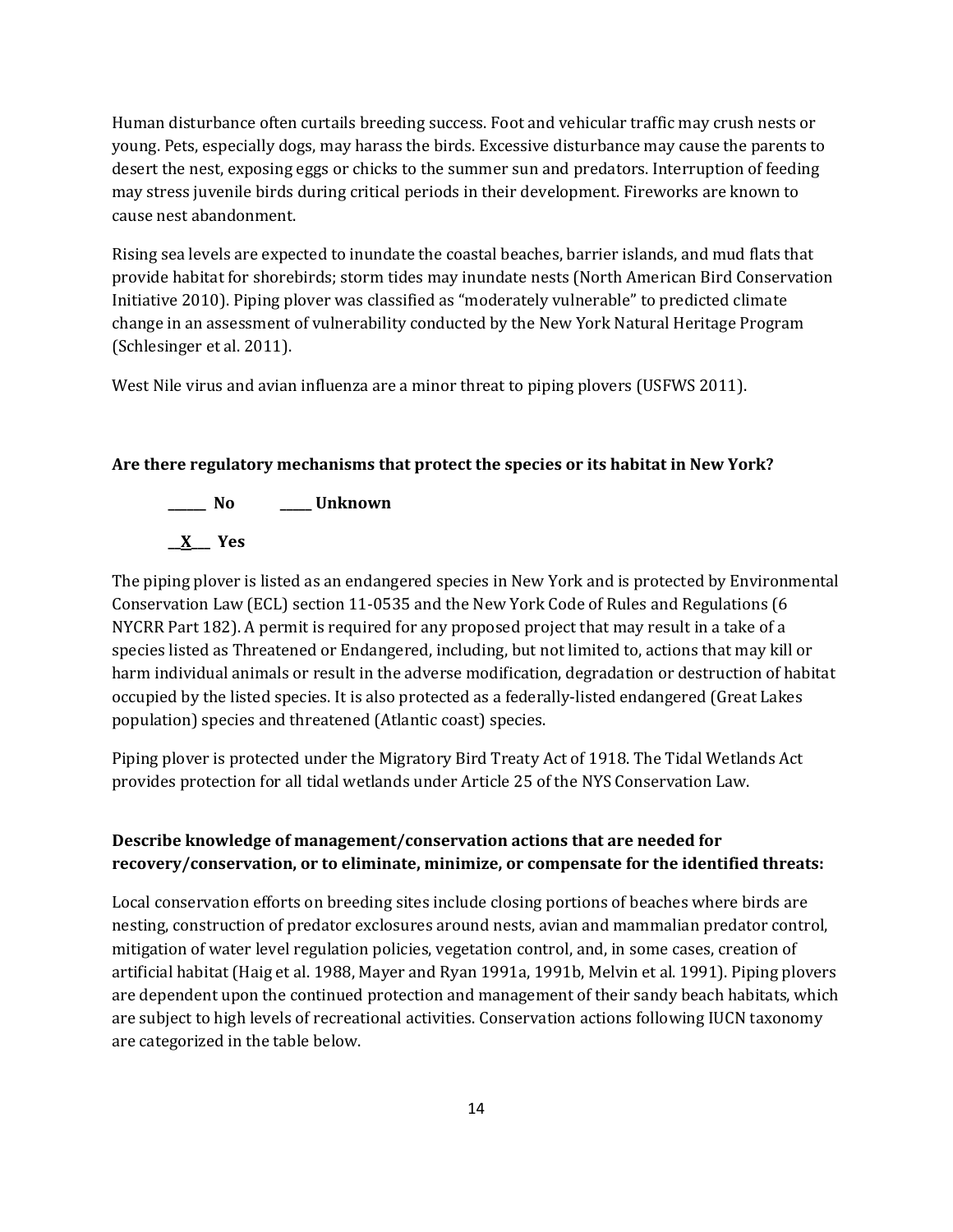| <b>Conservation Actions</b>       |                                       |  |
|-----------------------------------|---------------------------------------|--|
| <b>Action Category</b>            | <b>Action</b>                         |  |
| Land/Water Protection             | Site/Area Protection                  |  |
| Land/Water Protection             | Resource & Habitat Protection         |  |
| Land/Water Management             | Site/Area Management                  |  |
| Land/Water Management             | Invasive/Problematic Species Control  |  |
| Land/Water Management             | Habitat & Natural Process Restoration |  |
| Education & Awareness             | Awareness & Communications            |  |
| Species Management                | Species Recovery (nesting platforms)  |  |
| <b>External Capacity Building</b> | Alliance & Partnership Development    |  |

The Comprehensive Wildlife Conservation Strategy (NYSDEC 2005) includes recommendations for the following actions for beach and island ground-nesting birds, and for piping plover specifically.

#### **Easement acquisition:**

Protect nesting and foraging habitat and associated upland buffers through acquisition, easement and through regulatory constraints on development.

#### **Educational signs:**

Post interpretive signage at all public nesting locations.

# **Fact sheet:**

Update Endangered Species fact sheets to reflect current status of species in New York.

# **Habitat management:**

- Encourage the establishment of nesting and foraging populations by protecting newly created suitable habitat produced as a result of overwash and/or breaches with symbolic fencing and posting.
- \_\_\_\_ Encourage and support a "no net increase" in shoreline armoring along Long Island bays and harbors.
- \_\_\_\_ Encourage compliance with the recommendations for habitat and recreation management contained within Federal and State Recovery Plans for beach-nesting species.
- \_\_\_\_ Encourage landowners to control predators that represent significant threats to the viability of species. Options to be considered include control of predators through contact with a licensed nuisance wildlife control person, allowing hunting and/or trapping during legally specified seasons and habitat modification to remove roosting or denning sites of nest predators. It is recommended that the mechanism for predator control by landowners be done in consultation with DEC.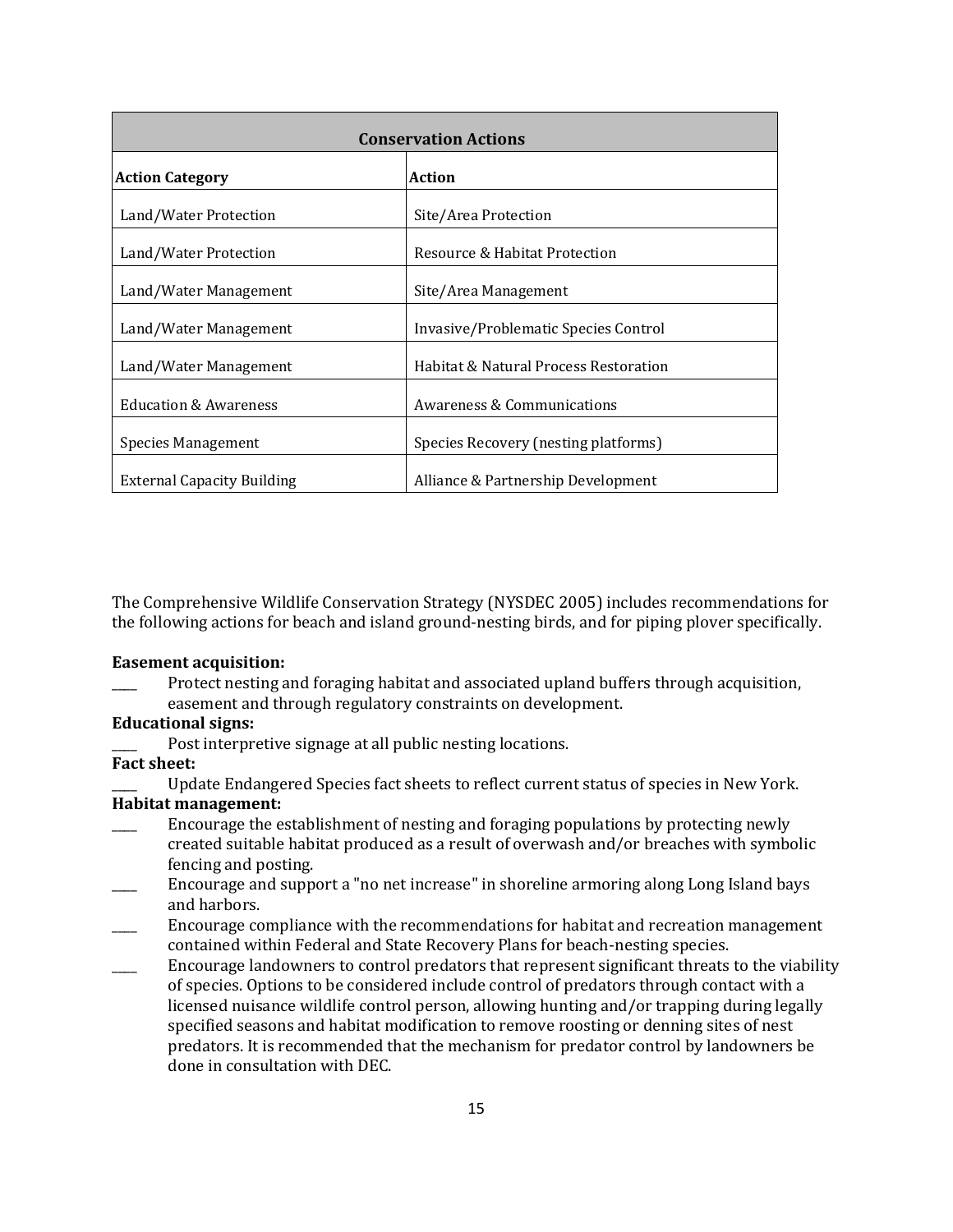Where possible, protect nesting areas from human disturbance by posting, electric fencing and symbolic fencing. Also, control density and composition of vegetation at breeding sites to maintain suitability for nesting. Accomplish through planting of fresh spoil sites with desired species and grading and/or spoil deposition at sites where vegetation has become too dense.

# **Habitat research:**

- Support and encourage habitat research projects that would help define preferred habitat in order to guide restoration efforts and focus habitat protection efforts.
- Assess beach driving activities, locations and impacts.

### **Habitat restoration:**

- \_\_\_\_ Encourage and support policies that purchase storm-damaged homes within the coastal erosion hazard area for the purposes of beach and dune habitat restoration.
- Where possible, reestablish high quality foraging habitats by either manufacturing sand flats, mudflats or overwash fans or allowing such formations to build naturally. Also, ephemeral pool creation adjacent to beach nesting habitat will be pursued.
- Where possible, nesting habitat will be expanded to create new nesting opportunities for species. This will be accomplished through dredge spoil management, input into beach renourishment projects and de-vegetation of formally suitable sites.

### **Life history research:**

Support research that addresses priorities established in the Piping Plover Recovery Plan and similar planning documents that have been prepared through interstate and interagency working groups.

### **Other action:**

- \_\_\_\_ Minimize and mitigate habitat impacts from development and public works projects by pursuing a goal of no net loss of habitat at a project location.
- Establish and/or maintain enforcement of no-work windows within breeding habitats during the breeding season (April 1 - September 1 on Long Island).
- Educate the public on the impacts of domestic cats on birds and encourage landowners to keep their cats indoors.
	- Secure funding to initiate new beach-dependent species programs.

# **Population monitoring:**

Annual surveys will track population status at known breeding locations.

# **Regional management plan:**

Develop a long term management plan that establishes population objectives for all beachdependent breeding birds and management recommendations to achieve them.

# **VII. References**

Brown, S. 1987. Comparative breeding biology of the piping plover and spotted sandpiper. M.S. thesis. University of Michigan, Ann Arbor, MI.

Burger, J. 1987. Physical and social determinants of nest site selection in piping plover in New Jersey. Condor 89:881-918.

Cairns, W. E. 1982. Biology and behavior of breeding Piping Plovers. Wilson Bull. 94:531-545.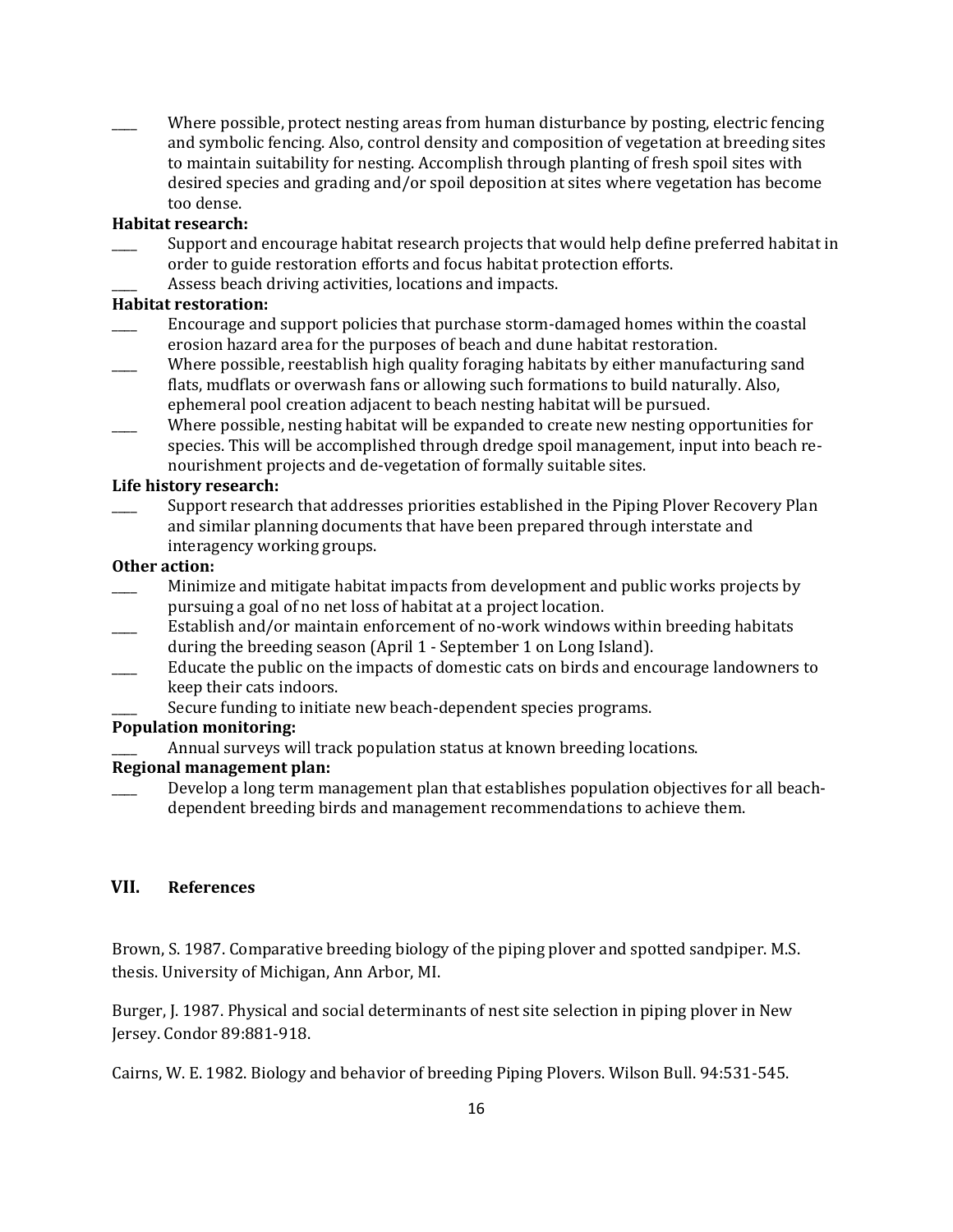DeBenedictis, P.A. 1984. Region 5 – Oneida Lake Basin. Kingbird 34(4):251-255.

Elliott-Smith, E. and S.M. Haig. 2004. Piping Plover (Charadrius melodus), The Birds of North America Online (A. Poole, Ed.). Ithaca: Cornell Lab of Ornithology; Retrieved from the Birds of North America Online[: http://bna.birds.cornell.edu/bna/species/002](http://bna.birds.cornell.edu/bna/species/002) [doi:10.2173/bna.2](http://dx.doi.org/10.2173/bna.2)

Garber, S.D. 1999. Piping plovers (*Charadrius melodus*) breeding at John F. Kennedy International Airport in New York City. Kingbird 49(3):195-98.

Haig, S.M. 1986. Piping plover distribution and biology. Endangered Species Washington Information System Workbooks. USFWS.

Haig, S. M. W. Harrison, R. Lock, L. Pfannmuller, E. Pike, M. Ryan, and J. Sidle. 1988. Recovery plan for Piping Plovers of the Great Lakes and Northern Great Plains. U. S. Fish & Wildlife Service, Twin Cities, MN.

Haig, S. M. and L. W. Oring. 1987. Population studies of Piping Plovers at Lake of the Woods, Minnesota, 1982-87. The Loon 59:113-117.

Haig, S. M. and L. W. Oring. 1988. Distribution and dispersal in the Piping Plover. Auk 105:630-638.

Knetter, J. M., R. S. Lutz, J. R. Cary, and R. K. Murphy. 2002. A multi-scale investigation of Piping Plover productivity on Great Plains alkali lakes, 1994-2000. Wildl. Soc. Bull. 30:683-694.

Mayer, P. M. and M. R. Ryan. 1991a. Survival rates of artificial Piping Plover nests in American Avocet colonies. Condor 93:753-755.

Mayer, P. M. and M. R. Ryan. 1991b. Electric fences reduce mammalian predation on Piping Plover nests and chicks. Wildl. Soc. Bull. 19:59-62.

Melvin, S. M., C. R. Griffin, and L. H. MacIvor. 1991. Recovery strategies for Piping Plovers in managed coastal landscapes. Coastal Mgmt. 19:21-34.

North American Bird Conservation Initiative, U.S. Committee. 2010. The State of the Birds 2010 Report on Climate Change, United States of America. U.S. Department of the Interior: Washington, DC.

Schlesinger, M.D., J.D. Corser, K.A. Perkins, and E.L. White. 2011. Vulnerability of at-risk species to climate change in New York. New York Natural Heritage Program, Albany, NY.

U.S. Fish and Wildlife Service (USFWS). 2011. Abundance and productivity estimates – 2010 update: Atlantic Coast piping plover population. Sudbury, Massachusetts. 4 pp.

Wemmer, L. 2000. Conservation of the Piping Plover (*Charadrius melodus*) in the Great Lakes Region: A Landscape Ecosystem Approach. Ph. D. dissertation. University of Minnesota.